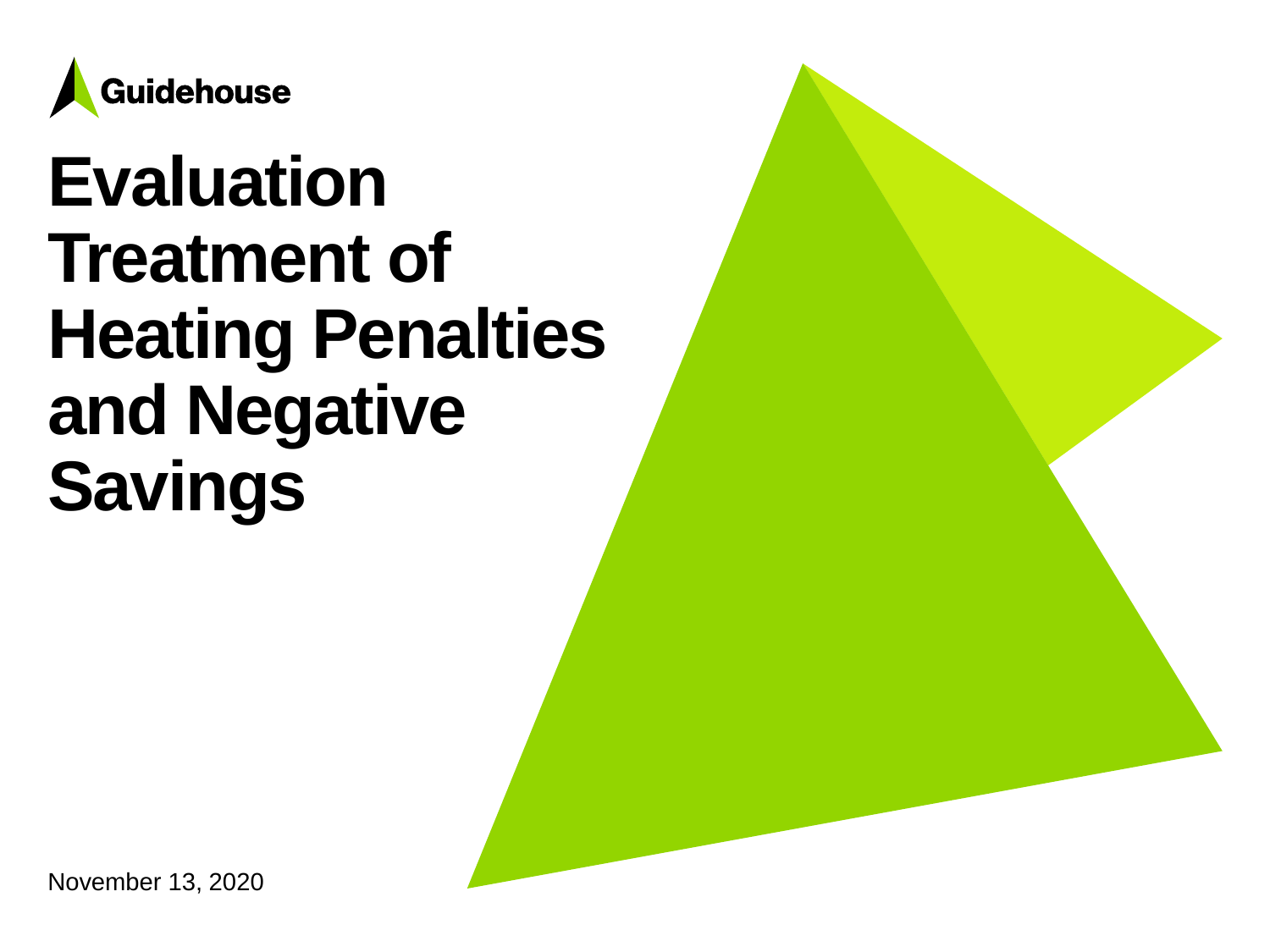### **Agenda**

# **1. Background**

# **2. Heating Penalties**

# **3. Negative Savings**

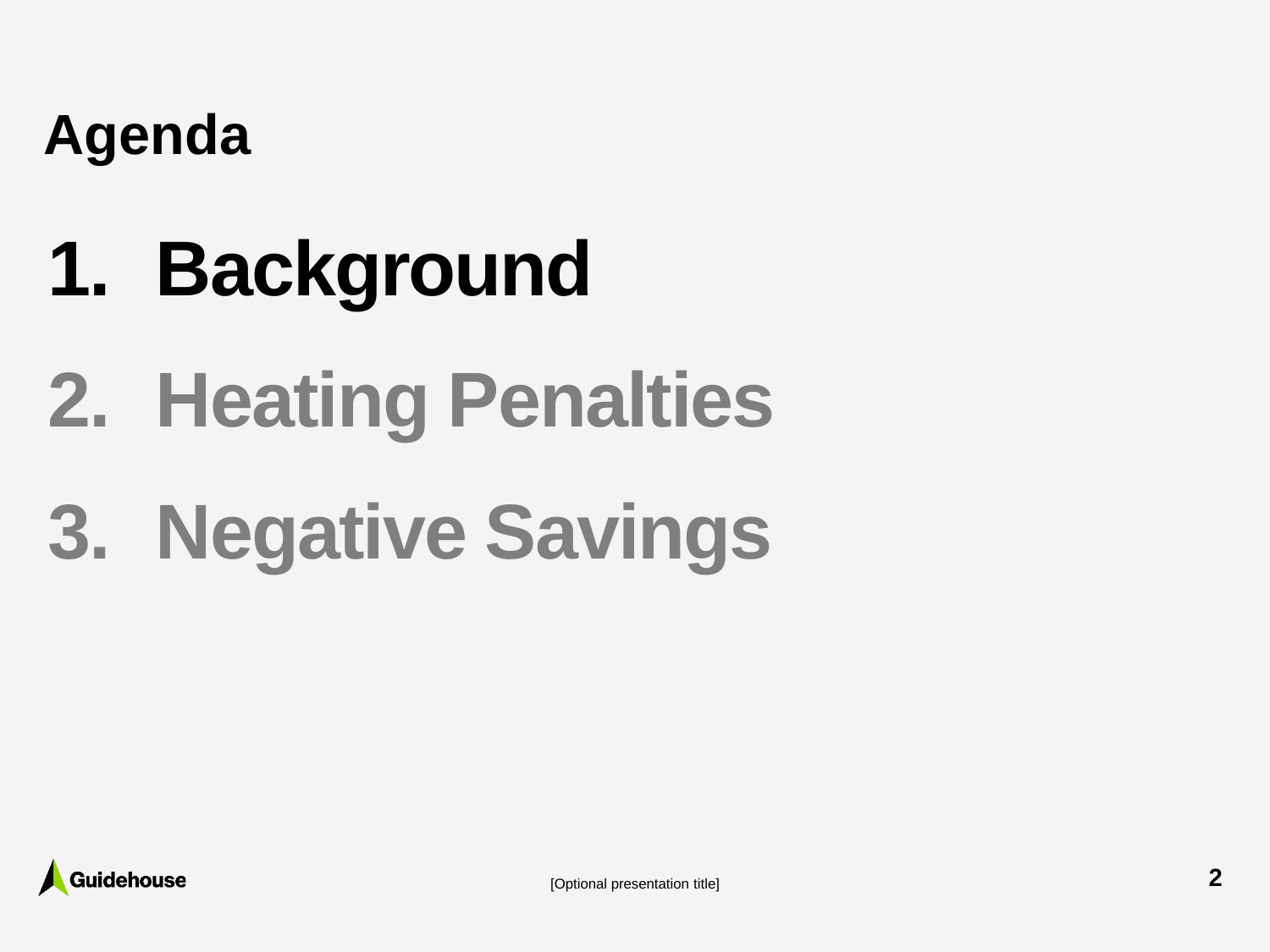# **Background: Terms Defined**

### **"Heating penalties"** = negative interactive effects from a measure.

- How should evaluation treat gas heating penalties with respect to goal attainment? Should these be netted out at the project level, program level, portfolio level, or at all?
- How should evaluation treat electric heating penalties with respect to goal attainment? Should they continue to be added to the verified savings?

### **"Negative savings"** = savings that correctly calculate to a negative value.

- How should evaluation treat projects that result in negative savings due to custom analysis?
- How should evaluation treat projects that result in negative savings due to actions taken to meet code?

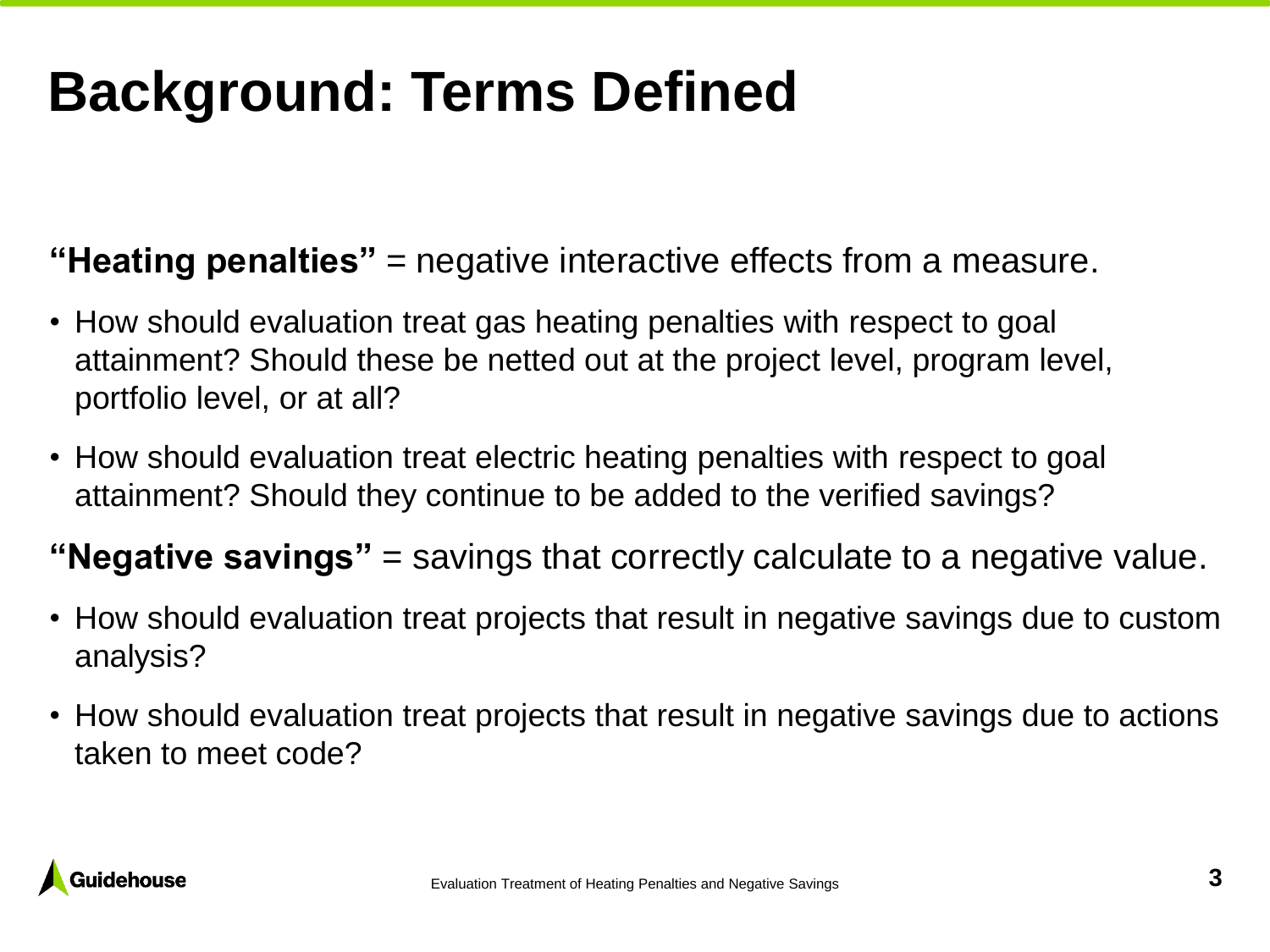## **How should evaluation treat gas heating penalties?**

- Lighting measures account for 65% of ComEd's portfolio.
- Most programs do not track heating system fuel and the TRM instructs users to assume natural gas heating if the information is not known.



**Traditional Guidehouse Action.** Historically, Guidehouse has not counted gas heating penalties against the electric utility programs' gas savings.

### **How should evaluation be handling the negative gas balance of the EE portfolios?**

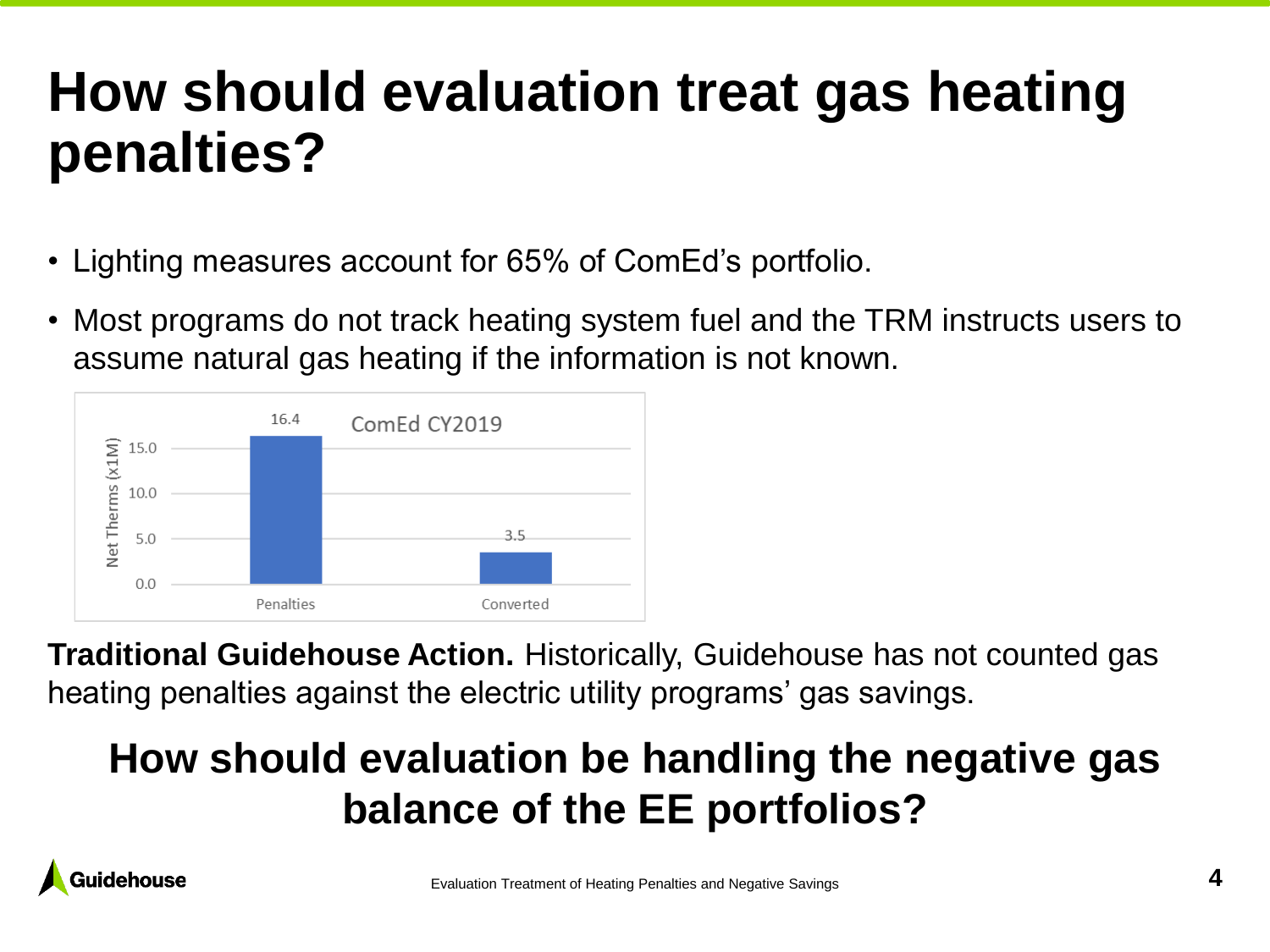## **How should evaluation treat electric heating penalties?**

- This scenario is much less common.
- The TRM is inconsistent with the application of electric heating penalties.

```
ELECTRIC ENERGY SAVINGS
```
 $\Delta$ kWh = ((Wattsbase-WattsEE)/1000) \* Hours \*WHFe\*ISR



**Traditional Guidehouse Action.** In these cases, Guidehouse has typically netted these penalties out in the project-level verified savings.

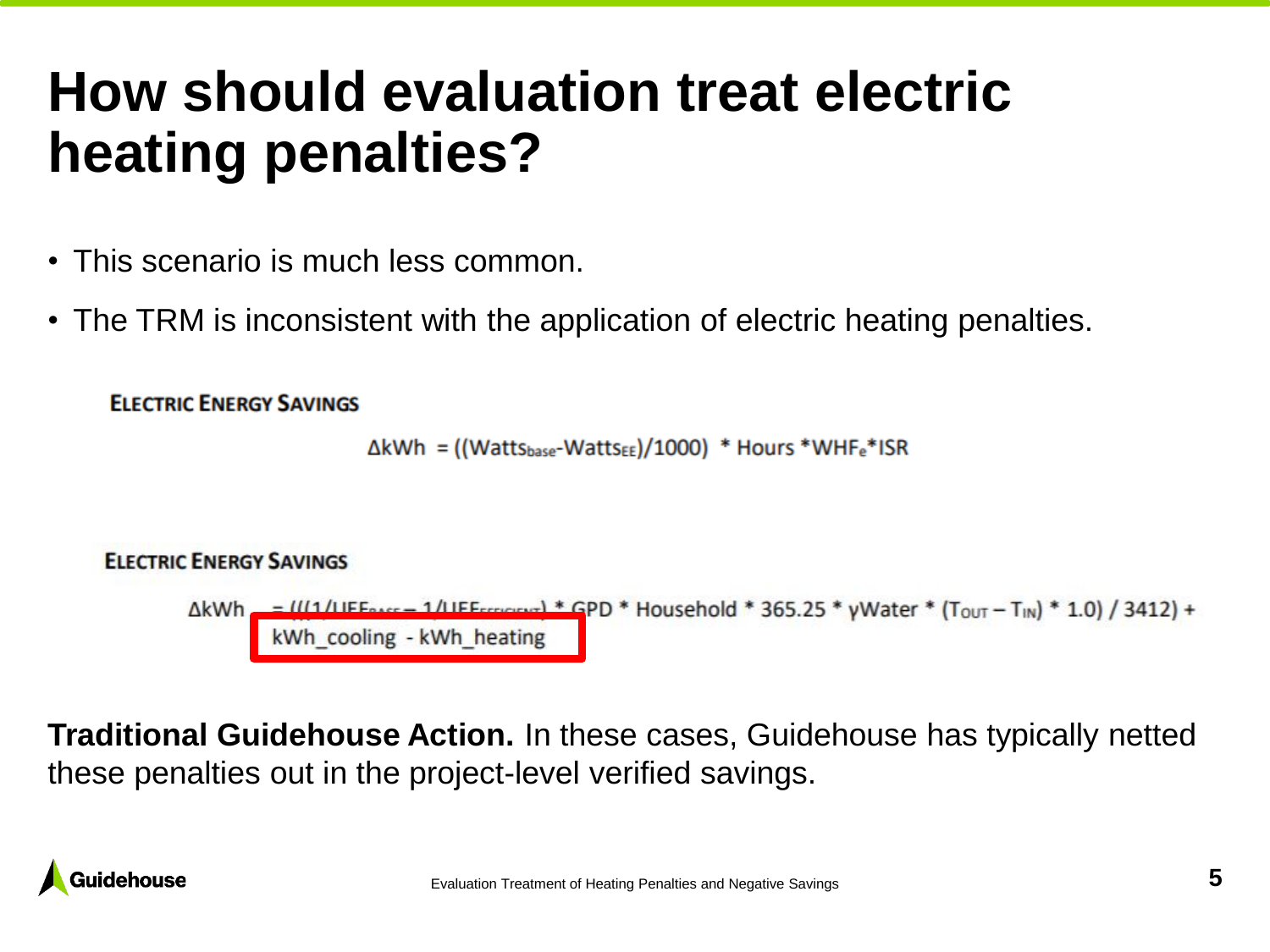## **How should evaluation treat negative savings found in custom analysis?**

- For both electric and gas programs, energy management systems (EMS) present the most common source of this scenario.
- It is not uncommon to find that usage has increased after the installation of an EMS project (~1-2 per year).
- Ideally more data would be available
	- ComEd amount of post-installation data is limiting
	- Gas utilities also is limited by granularity of usage data (typically monthly)

**Traditional Guidehouse Action.** In these cases, Guidehouse has not counted the negative savings as verified savings, but rather as zero verified savings.

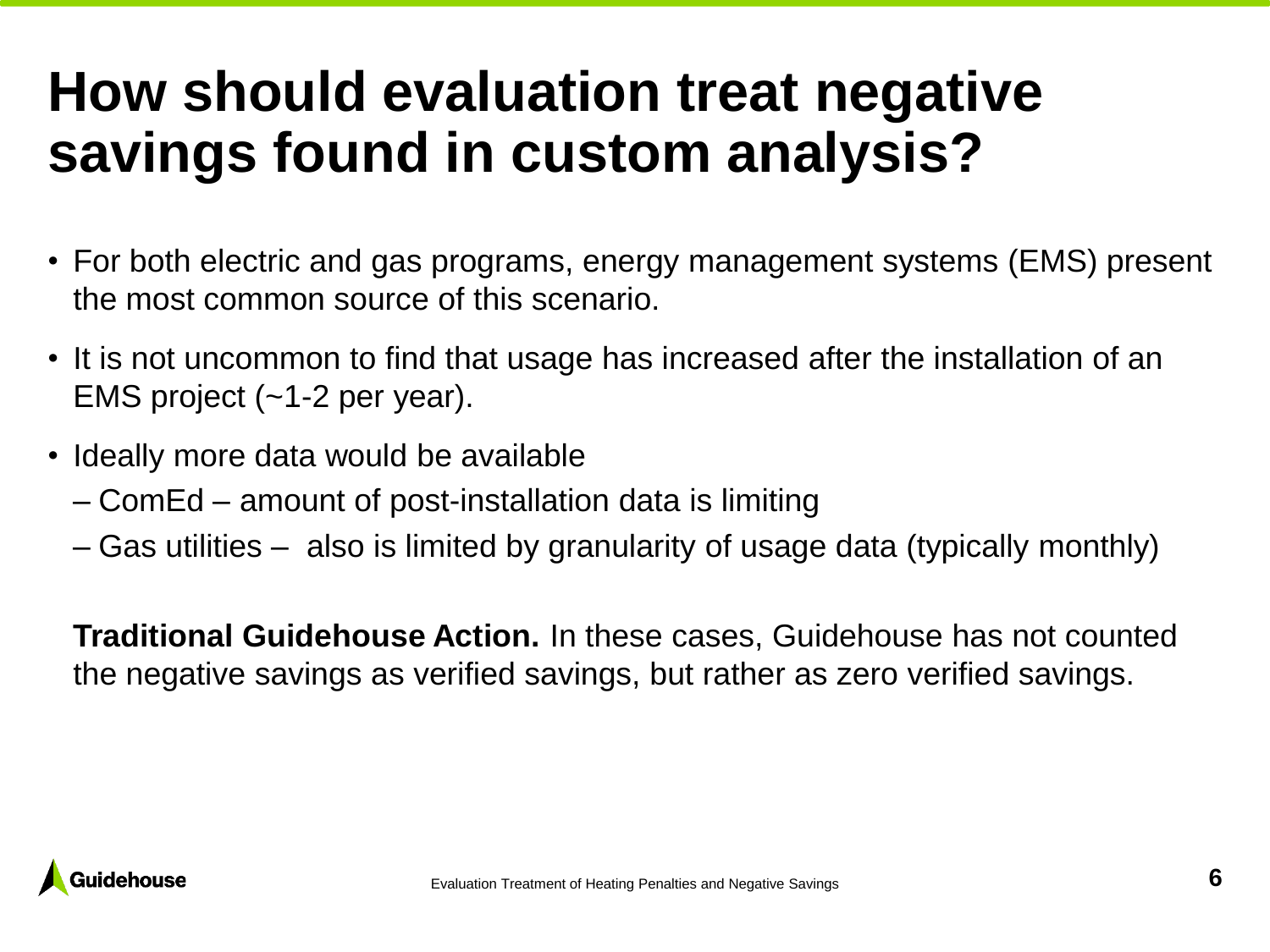## **How should evaluation treat negative savings resulting from code compliance?**

- A historic example was the thermostat adjustment measure using the TRM v7 algorithm (the complicated one).
- If a contractor adjusted the fan mode from intermittent to continuous during occupied periods, they simultaneously
	- Increased energy usage
	- Made the facility code-compliant
	- A more current example would be an EMS project that involved fixing OA dampers that were stuck closed.

**Traditional Guidehouse Action.** In these cases, Guidehouse has not typically counted the negative savings as verified savings, but rather as zero verified savings.